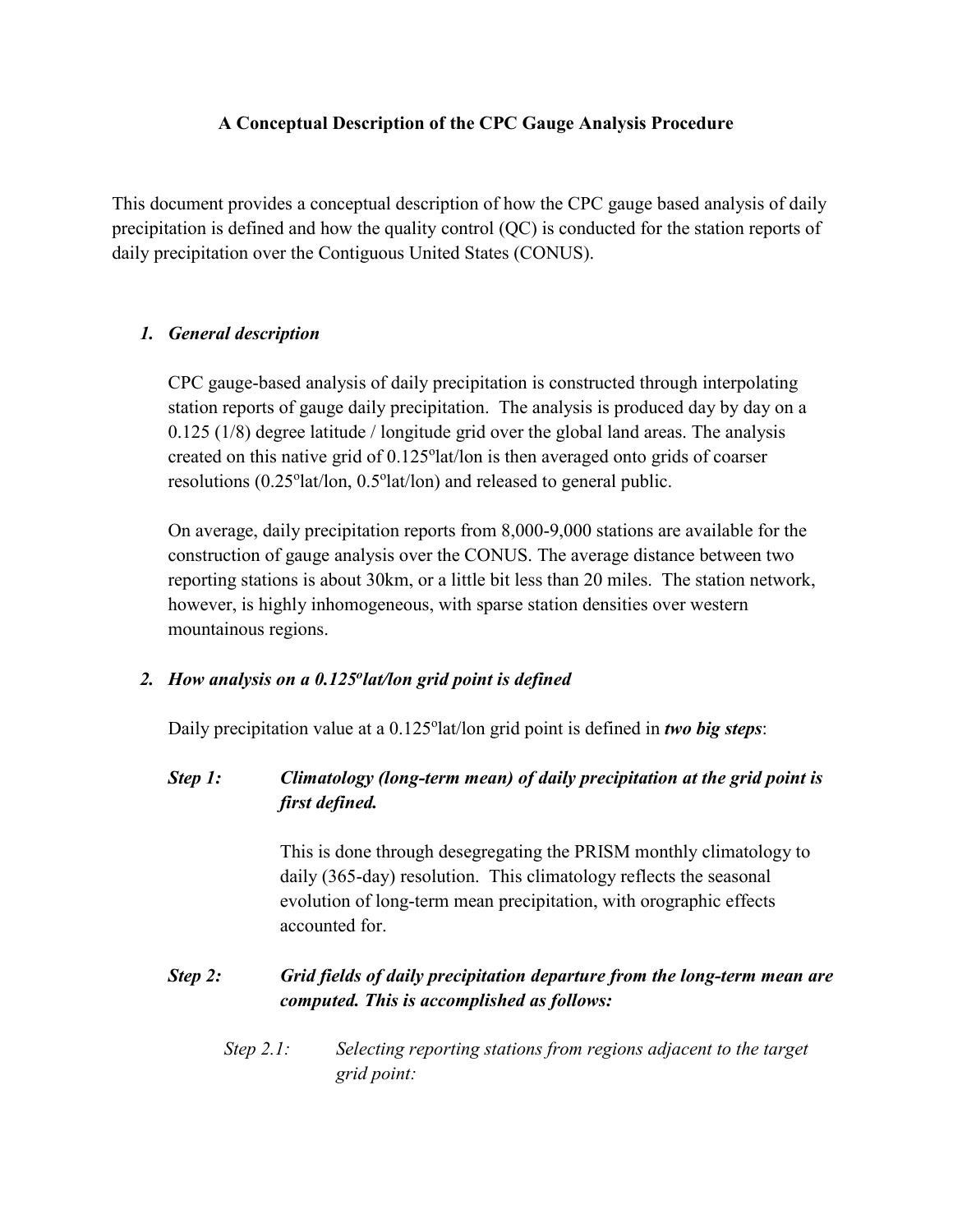- Step 2.1.1: First, an initial search distance  $R_0(km)$  is determined based on the number of reporting stations received that day. The  $R_0$  is determined in such a way that on average, there are  $7$ reporting stations available within that distance from a grid point;
- Step 2.1.2: While performing grid analysis for each grid point, the number of reporting stations within that initial search distance is counted. If the number is between 4 - 10, then all reporting stations within the initial searching distance is selected.
- Step 2.1.3: If the number of reporting stations within the initial search distance is less than 4. The searching distance is expanded until at least 4 reporting stations are available. These 4 stations are then selected;
- Step 2.1.4: If the number of reporting stations within the initial searching distance is more than 10, then the searching distance is narrowed down until only 10 reporting stations are included. These 10 stations are selected;
- *Step 2.2: Computing the departure of daily precipitation for each station selected by subtracting the daily climatology at the station location calculated in Step 1 from the daily total precipitation reported;*
- *Step 2.3: Interpolating the daily departures from the selected stations through the Optimal Interpolation (OI). Generally speaking, in the OI, the weight for each station is a function of station to grid point distance (so that station closer to a grid point receives more weight) and also influenced by the correlation between the station reports (so that two stations close to each other will have less weights than two stations located in totally different directions from the grid point).*

# *Step 3: Grid fields of TOTAL daily precipitation is finally defined as the summation of the daily climatology and the daily departure defined respectively in Steps 1 and 2.*

Technical details of the OI-based interpolation algorithm described above is peer reviewed and published in the American Meteorology Society (AMS) Journal of Hydrometeorology (JHM) [\(https://journals.ametsoc.org/jhm/article/8/3/607/5721/A-](https://journals.ametsoc.org/jhm/article/8/3/607/5721/A-Gauge-Based-Analysis-of-Daily-Precipitation-over)[Gauge-Based-Analysis-of-Daily-Precipitation-over\)](https://journals.ametsoc.org/jhm/article/8/3/607/5721/A-Gauge-Based-Analysis-of-Daily-Precipitation-over). A separate work conducted by CPC assessed the performance of several objective analysis techniques for gauge precipitation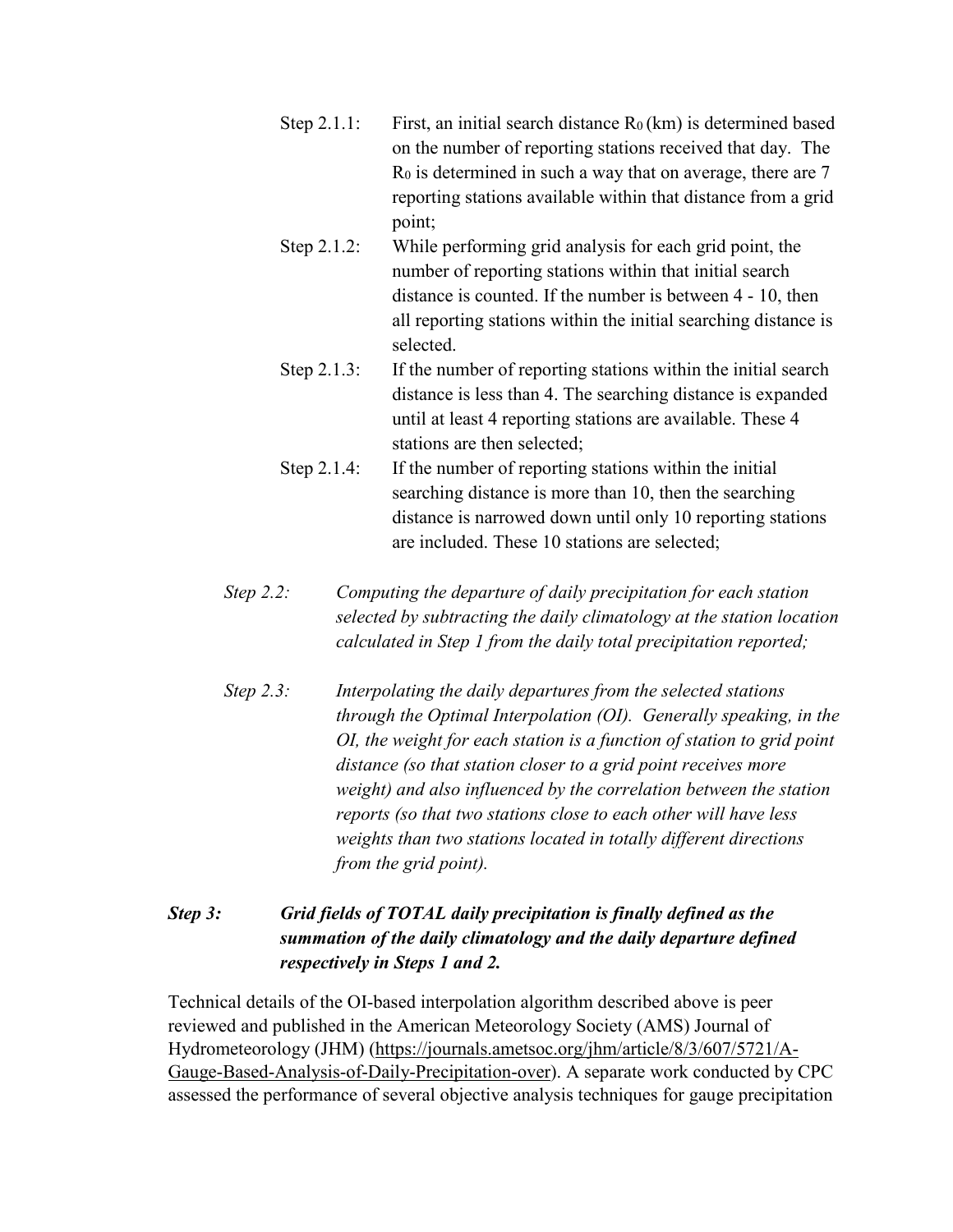interpolation and concluded that the OI presents superior performance [\(https://agupubs.onlinelibrary.wiley.com/doi/10.1029/2007JD009132\)](https://agupubs.onlinelibrary.wiley.com/doi/10.1029/2007JD009132)

### *3. How analysis on a 0.25olat/lon grid box is defined*

The procedures described in Section2 are intended to define values of daily precipitation representative of grid POINTS in 0.125°lat/lon intervals. These values are converted into area mean precipitation representative of a grid BOX of 0.25°lat/lon. This is done as follows:

# *Step 1: Define area mean precipitation for each grid BOX of 0.125<sup>o</sup>lat/lon*

For each 0.125°lat/lon grid BOX, areal mean precipitation is defined as the mean of the grid POINT values at the four corners calculated in Section 2;

### *Step 2: Define rea mean precipitation for each grid BOX of 0.25<sup>o</sup>lat/lon*

Inside each 0.25°lat/lon grid BOX, there are 4 0.125°lat/lon grid BOXES. Areal mean precipitation for the 0.25°lat/lon grid BOX is defined as the weighted mean of the precipitation at those 4 0.125°lat/lon boxes. The weight is set as the area of the 0.125° lat/lon box (cosine of the latitude).

As described above, no spatial smoothing is applied in defining the precipitation fields on a 0.25° lat. lon grid resolution.

*The latitude / longitude included in the data set indicate the position of the CENTER of each 0.25olat/lon grid box.*

### **4. Quality control procedures for the input station reports of daily precipitation**

All station reports are subject to quality control procedures before they are infused into the analysis procedures described above. In the real-time production, an automatic procedure is executed at a NOAA/NWS/NCEP operational IT infrastructure called Compute Farm (CF) to perform the quality control for the input station reports. This automatic QC procedure is carried out in two steps, i.e.

Step 1: We maintain a list of stations that are known to have various problems (e.g. lat/lon errors, reporting same values every day, etc.). The daily input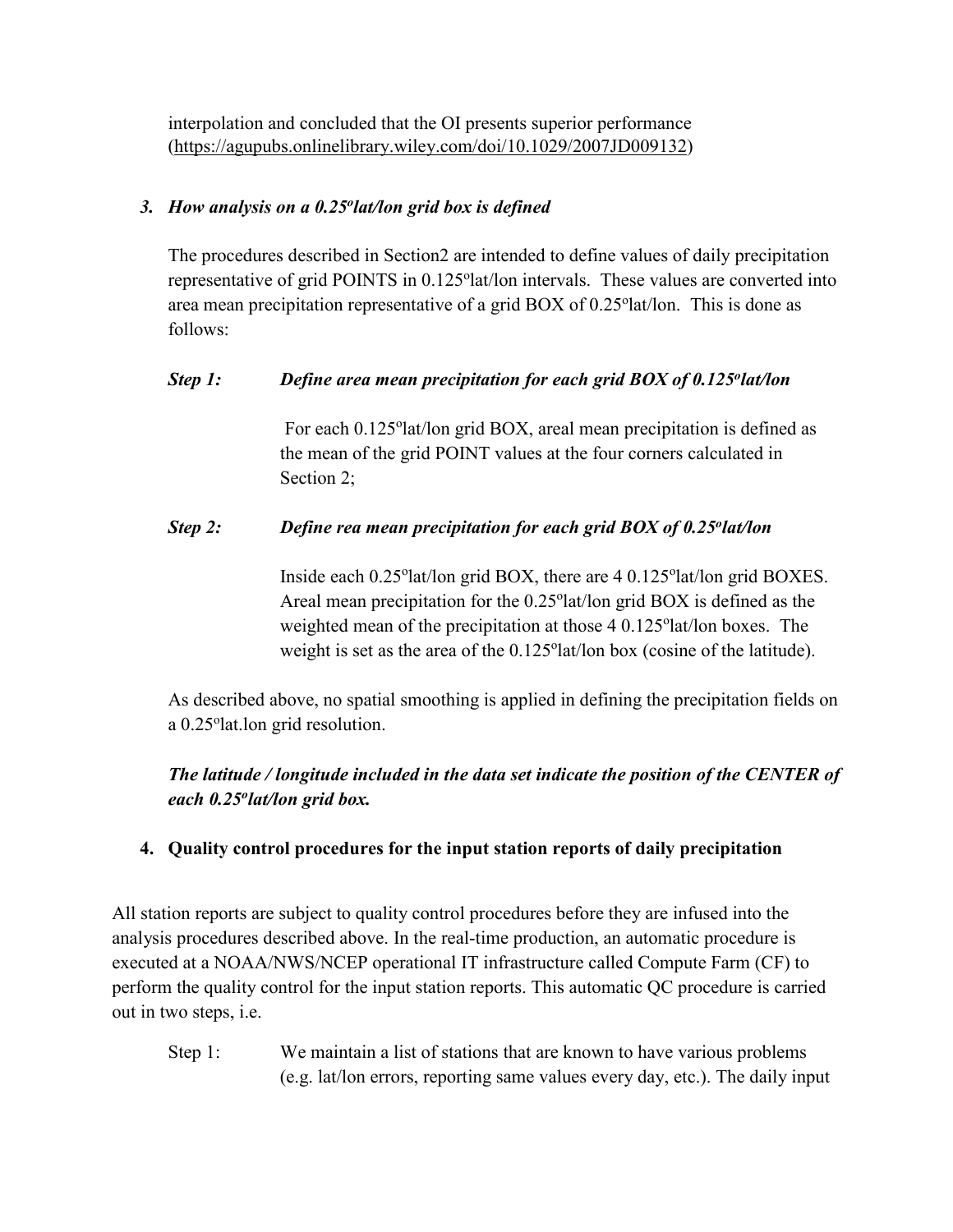station data is checked against this list and any reporting station found on the list will be removed from the input file; and

- Step 2: Standard QC procedures composed of the following:
- a) A "duplicate station check" which eliminates duplicates and key punch errors from the rain-gauge reports;
- b) A "buddy check" to eliminate extreme values from the dataset. The "buddy check" examines the absolute value of the difference between the current station and all stations within a one-degree grid box. If more than 50% exceed a specified threshold, then the current station is tossed; and
- c) a standard deviation check, which compares the daily rain-gauge data against a gridded daily climatology. For the standard deviation check we use a daily climatology derived from the historical CPC daily unified analysis. The observations are compared to the nearest grid-point value from the climatology. The current observation must be within 5 standard deviations (10 for hurricane events) of the daily climatology.

Quality control for station reports of daily precipitation is highly challenging due to the extreme temporal and spatial variation of precipitation and the complicated sources of various errors in the station reports. Once the gauge analysis is created using the station reports passed the automatic QC procedures described above, a set of manual QC procedures are applied once a month at the beginning of each month by experienced meteorologists. The manual QC is conducted as follows:

| Step 1: | Gridded analysis of daily precipitation over the CONUS is inspected<br>manually day by day to identify any suspicious spots / regions with<br>unusual precipitation values or presenting unnatural spatial patterns; |
|---------|----------------------------------------------------------------------------------------------------------------------------------------------------------------------------------------------------------------------|
| Step 2: | Gridded analysis of daily precipitation over the CONUS is compared with<br>concurrent MRMS radar precipitation for suspicious spots / regions<br>showing large and unnatural differences;                            |
| Step 3: | Suspicious spots / regions identified in steps 1 and 2 are marked and<br>recorded for further examinations as detailed in steps 4, 5, and 6;                                                                         |
| Step 4: | Analysis value at each suspicious grid point for each day marked in step 3<br>is traced back to identify all station reports utilized in the calculations;                                                           |
| Step 5: | Reports of daily precipitation identified in Step 4 are examined as follows:                                                                                                                                         |
|         | examining the CPC station data archive (SHEF) for the station<br>a)<br>reports updating and archiving status; and                                                                                                    |